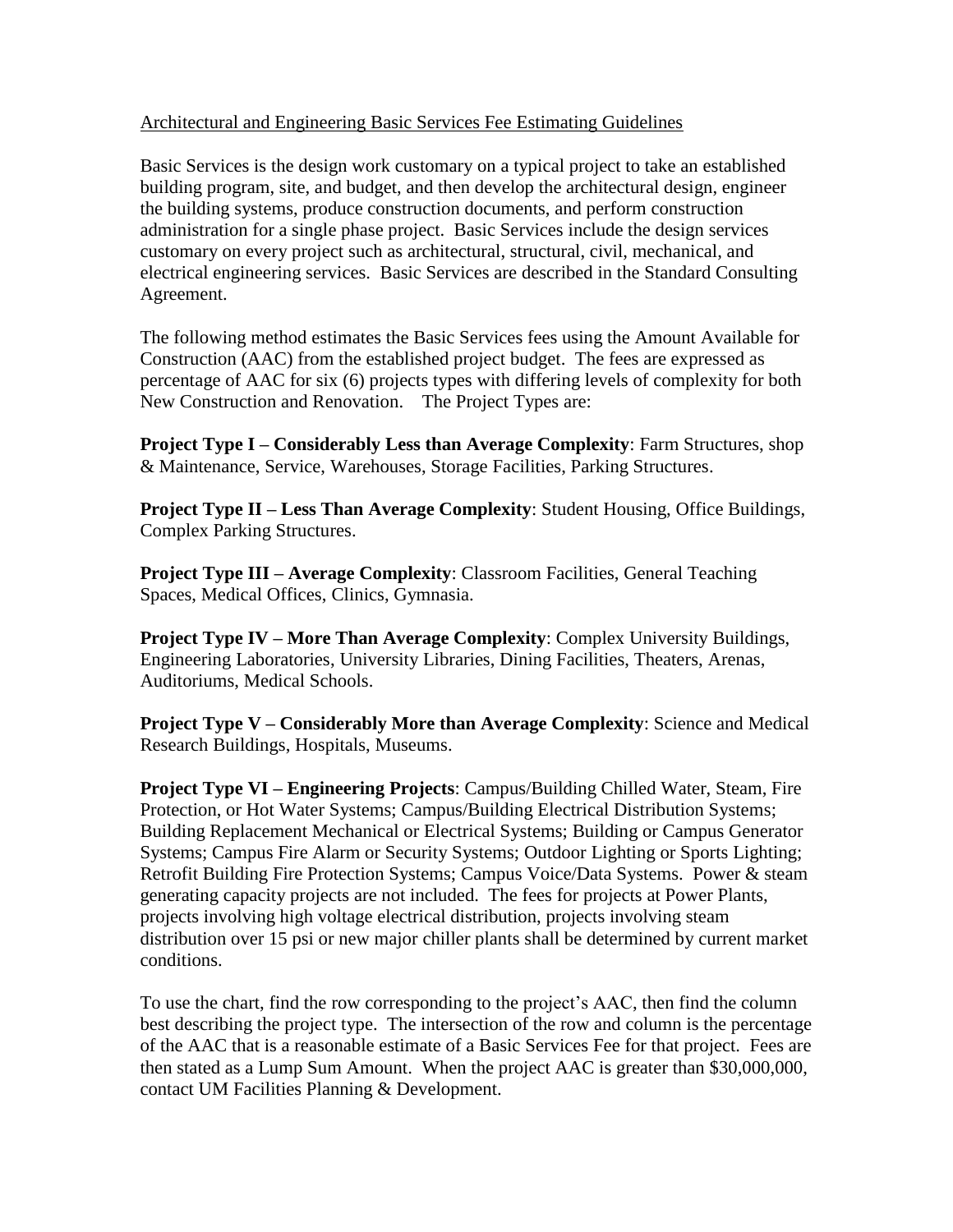The application of these tables is dependent on understanding the size and complexity of the project. It is assumed the project scope of work and budget has been developed to a level where this method can be used to produce an estimate of a reasonable and customary fee.

Consultant Fees to prepare Design/Build proposal documents are estimated using the Basic Services curves and then factored for the level of bridging documents required. For example bridging through Design Development would be factored by 35%. Services for proposal package preparation, responding to questions during the proposal phase, proposal evaluation services, and construction administration support are then added as not to exceed fees estimated based of the level of effort anticipated.

Not included in the Basic Services Fee are amounts to cover Additional Services or approved Reimbursable Expenses. These costs should be added to the Total Project Budget and should be estimated based on the projected scope of work.

Additional Services are those required to augment the Basic Services that are not customary on every project. The need for Additional Services is dependent on the individual project and will change from project to project. Some of these services will not be identified until the project is underway. However, it is preferable for needed additional services to be identified when requesting services for design.

## Additional Services

Additional Services include, but are not limited to those listed below. It is desirable that these be identified with the basic services fees and approved at the same time.

# Pre-Design Phase

- Feasibility Studies/Analysis
- Assistance with Grant and Funding Applications
- Facility Programming
- Master Planning
- Soils Investigations/Reports/Geotechnical Services
- Surveys-Topographic/Boundary/Vegetation Improvements/Utilities
- Existing Facilities Analyses
- Measured Drawings of Existing Facilities
- Environmental Assessments
- Storm Water Management Permitting
- Environmental/Site Permitting
- Traffic Analyses
- Hazardous Materials Consultation/ Surveys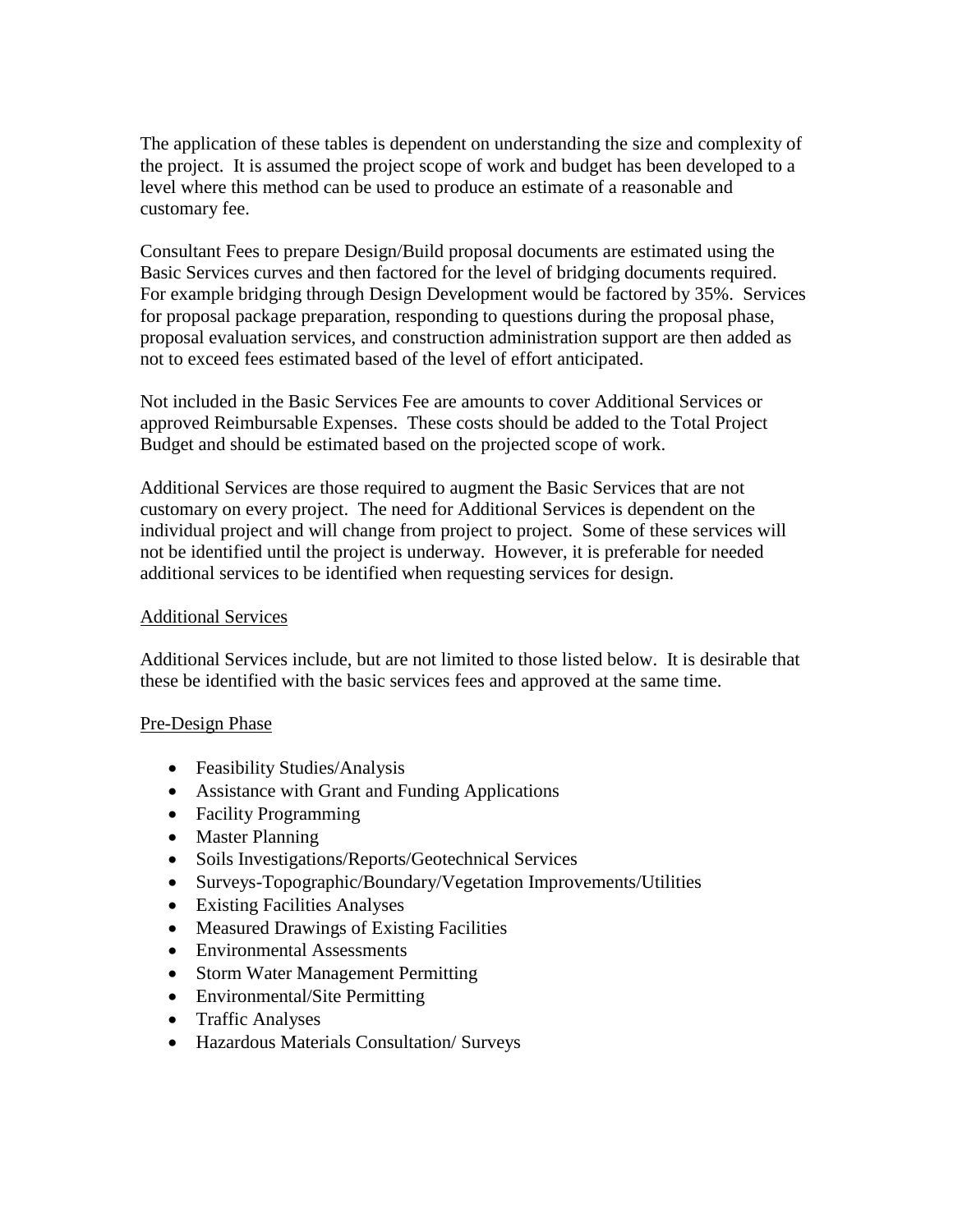## Design Phase

- Additional Project Meetings [in Excess of Biweekly]
- Accelerated Design Schedules
- Engagement of a Signature Design Architect
- Engagement of Specialty Expert Consultants for consultation on design parameters, such as Food Service, Historic Preservation, Theater, Acoustical, Audio/Visual, Landscape, Life Safety, Laboratory, Way-finding graphics, Interior Design, Furnishings, & Artwork
- Coordination with Consultants Engaged Directly by the Owner
- Site Specific Seismic Studies
- LEED Process Support and Documentation
- Electrical Fault Current Studies
- Load Studies (Mechanical or Electrical)
- Reliability Analysis (Mechanical or Electrical)
- Value Analyses / Life Cycle Cost Analyses (beyond that required under basic services)
- Computer Modeled Energy Analyses (other than required by University Energy Standards)
- Renderings/Models/Videos
- Owner directed Changes to Scope, Size, or Complexity
- Documents Prepared for Multiple Component Construction Packages
- Documents Prepared for Separate Proposal Packages Requested by the Owner
- Environmental Work (Hazardous Waste Consultant Hired by Design Professional)

# Construction Phase

- Comprehensive CPM Scheduling
- Phased Construction Observation
- Prequalification of Contractors/ Subcontractors Services
- Commissioning
- Commissioning Support
- Full Time Construction Inspection Provided by the Design Professional
- Program Management Services
- Designing Replacement Work for Damaged Work
- Post Occupancy Observations/Evaluations